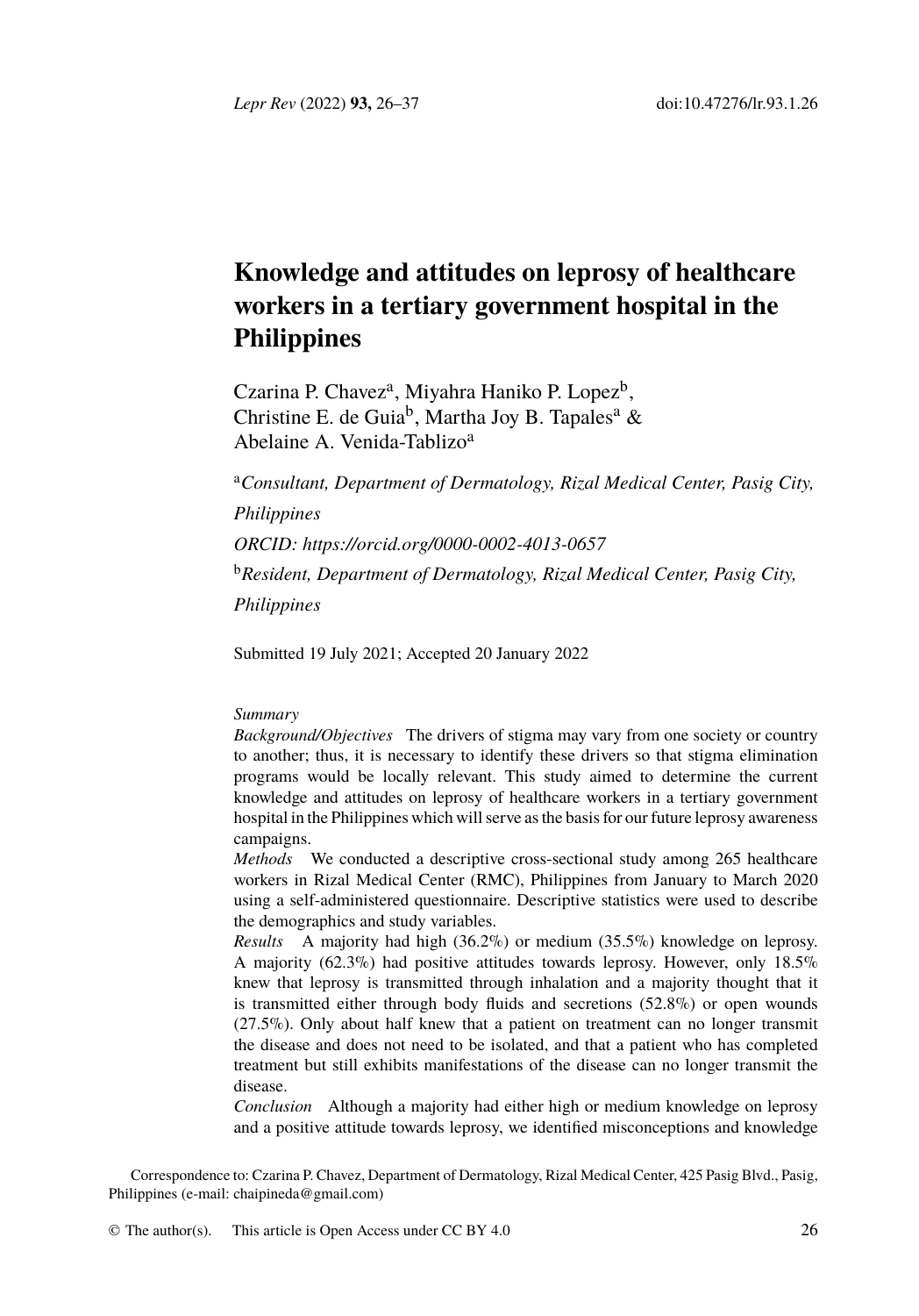## *Leprosy knowledge of employees in a tertiary hospital in the Philippines* 2[7](#page-10-0)

gaps centere[d](#page-10-1) on its mode of transmission and transmissibility which can l[ea](#page-10-2)d to inappropriate fear of acquiring the disease from patients.

*Keywords*: Leprosy, b[el](#page-10-3)iefs, stigma, attitude, knowledge

# **Introductio[n](#page-10-1)**

Leprosy has been eliminated as a public health problem at the global level since year 2000.<sup>1</sup> In 2019, over 200,000 new cases were reported worldwi[d](#page-10-4)[e,](#page-11-0) [9](#page-11-1)6% of which come from the 23 global priority countries.<sup>2</sup> The Philippines is one of these global priority countries<sup>3</sup> and although eliminati[on](#page-11-2) as a public health problem a[t th](#page-11-3)e national level has been sustained, there are still pockets of high endemicity.<sup>4</sup> In 2020, 1057 new cases were detected in the country with the highest number of new cases registered in the National Capital Region (N[CR](#page-11-4)).<sup>5</sup>

To further reduce the burden of leprosy in the country, interventions are now focused on [e](#page-11-4)arly case dete[cti](#page-11-1)[on](#page-11-5) [an](#page-11-6)d prompt treatment.<sup>6</sup> One barrier to such is the stigma associated with leprosy.<sup>2,6–9</sup> This has dated back to ancient times and has driven persons affected with leprosy [to](#page-11-4)[w](#page-11-1)[ard](#page-11-5)[s c](#page-11-7)oncealment and hesitancy in seeking help, leading to disease progression [a](#page-10-1)[nd](#page-11-8) facilitating transmission within families and communities.<sup>6,8–11</sup> In addition, stigma may also affect treatment uptake and adherence, an important factor for the elimination of a chronic infectious disease.<sup>12</sup> Stigma, defined by Goffman<sup>13</sup> as an attribute that makes an individual different from normal people, is a complex concept that depends not only on an individual's undesirab[le](#page-11-1) [att](#page-11-9)ributes, but also on the social context surrounding that individual.<sup>7</sup> Fear of transmission, misconception[s, i](#page-11-8)nadequate knowledge, and negative attitudes are some of the drivers of stigma.<sup>7–11,14–16</sup> The drivers of stigma may vary from one society, culture, or country to another; thus it is necessary to identify these so that stigma elimination programs can be tailored.<sup>7,11,14,17</sup> Stigma exists not only in communities but also in the healthcare setting.<sup>2,15</sup> Because healthcare workers (HCWs) hold a respected position within a social setting, their behaviors and attitudes may reinforce the stigma associated with a disease. Consequently, their behaviors and attitudes towards stigmatizing diseases must be examined because stigma in the healthcare setting compromises patients' access to quality health care and successful health outcomes.11,18 Despite this, stigma reduction is not routinely incorporated in the delivery or evaluation of health services.<sup>15</sup>

Rizal Medical Center (RMC) is a Department of Health (DOH)-retained tertiary hospital in Pasig, NCR, Philippines, that is poised to become an end-referral center in the Eastern NCR and nearby Region IV-A provinces in 2022. As an end-referral center, the hospital is preparing to see more leprosy cases, particularly those that require management of reactions, rehabilitation, and hospitalization, thus it is imperative to ensure a stigma-free healthcare environment. To achieve this, the RMC Department of Dermatology, in partnership with the National Leprosy Control Program (NLCP), regularly conducts stigma elimination campaigns, including information-based leprosy awareness campaigns, for HCWs in RMC and nearby health facilities. However, because of the paucity of studies investigating the knowledge and attitudes on leprosy of HCWs in the Philippines, we have conducted these campaigns in a blanket fashion. In this context, knowing the current knowledge and attitudes of HCWs in our institution is necessary to identify if there are misconceptions, knowledge gaps, and other possible determinants of stigma that should be addressed. We therefore conducted this study to serve as our basis for future leprosy awareness campaigns for HCWs.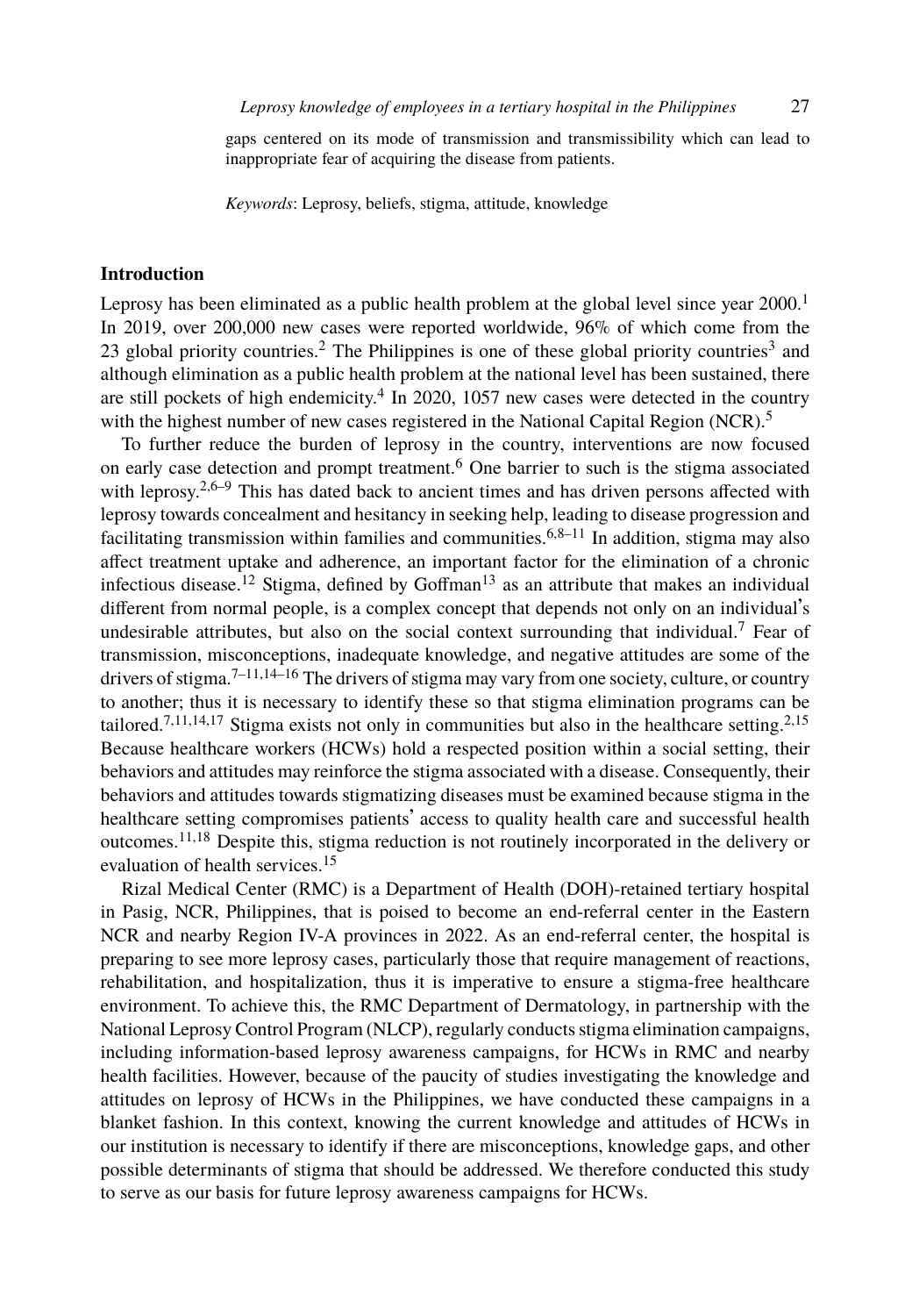## **Materials and methods**

# STUDY DESIGN, SAMPLE SIZE DETERMINATION, AND SAMPLING

A descriptive cross-sectional study was conducted among HCWs in RMC. Based on the study by Wijerante *et al.*<sup>9</sup> among HCWs in Sri Lanka, the assumed frequency of respondents demonstrating incorrect belief on the transmissibility of leprosy is 43%. For a 95% confidence interval and an acceptable error of 0.05, a minimum sample size of 298 was calculated from the study population of 1,417 using Epi Info 7. Adding 20% to the minimum sample size to account for possible refusal, unavailability, and incomplete responses, a total of 358 employees were selected.

HCWs in RMC are divided into four main hospital divisions—Medical, Nursing, Hospital Operations and Patient Support (HOPS), and Finance. Because they ma[y](#page-11-10) differ in terms [of](#page-11-11) educational background and exposure to leprosy patients, stratified random sampling was utilized to ensure adequate representation of each division: 198 of 782 from Medical, 113 of 447 from Nursing, 30 of 119 from HOPS, and 17 of 6[9](#page-11-12) from Finance were randomly selected to participate.

# QUESTIONNAIRE PREPARATION

The self-administered questionnaire was prepared by the authors based on our experience caring for leprosy patients and on the studies conducted by Wijerante *et al.*<sup>9</sup> and Tabah *et al.*<sup>19</sup> The questionnaire was sent to 3 leprosy experts for review. They were asked to independently evaluate each item in the questionnaire and instructed to mark the problem indicator box and give specific comments about the potential problem.<sup>20</sup> Revisions were made to address the potential problems. After expert review, the questionnaire was pre-tested by 20 HCWs. After answering the questionnaire, the researchers interviewed them individually for feedback and to identify potential problems. Subsequent modifications and revisions were made to improve the quality and comprehensibility of the questionnaire. The final questionnaire consisted of 29 items, with 4 questions on demographics, 9 close-ended questions on knowledge, and 16 statements on attitudes evaluated by the participants using a 5-point Likert scale.

## QUESTIONNAIRE ADMINISTRATION

Data gathering was done from January to March 2020. The investigators physically distributed and collected the questionnaires to the selected participants' offices or departments. Selected participants who did not consent to participate or who were unavailable after 3 attempts were excluded. The questionnaire took approximately 15 minutes to answer.

# OPERATIONAL DEFINITIONS

Adopting Kaliyaperumal's<sup>21</sup> definitions, we defined knowledge as the individual's understanding of leprosy and attitude as his/her feelings towards leprosy, including pre-conceived ideas towards it. A score of 1 was given to a correct answer and 0 to a wrong answer for each item in the questionnaire. To measure the overall knowledge and attitudes of participants, we used Bloom's cut off point:  $>80\%$  ( $\geq 7$  of 9), 60–80% (5–6 of 9), and <60% ( $\leq 4$  of 9) correct answers corresponds to high, medium, and low knowledge on leprosy;  $>80\%$  ( $\geq 12$  of 16), 60– 80% (9–11 of 16), and <60% ( $\leq$ 8 of 16) positive answers (agree or strongly agree) corresponds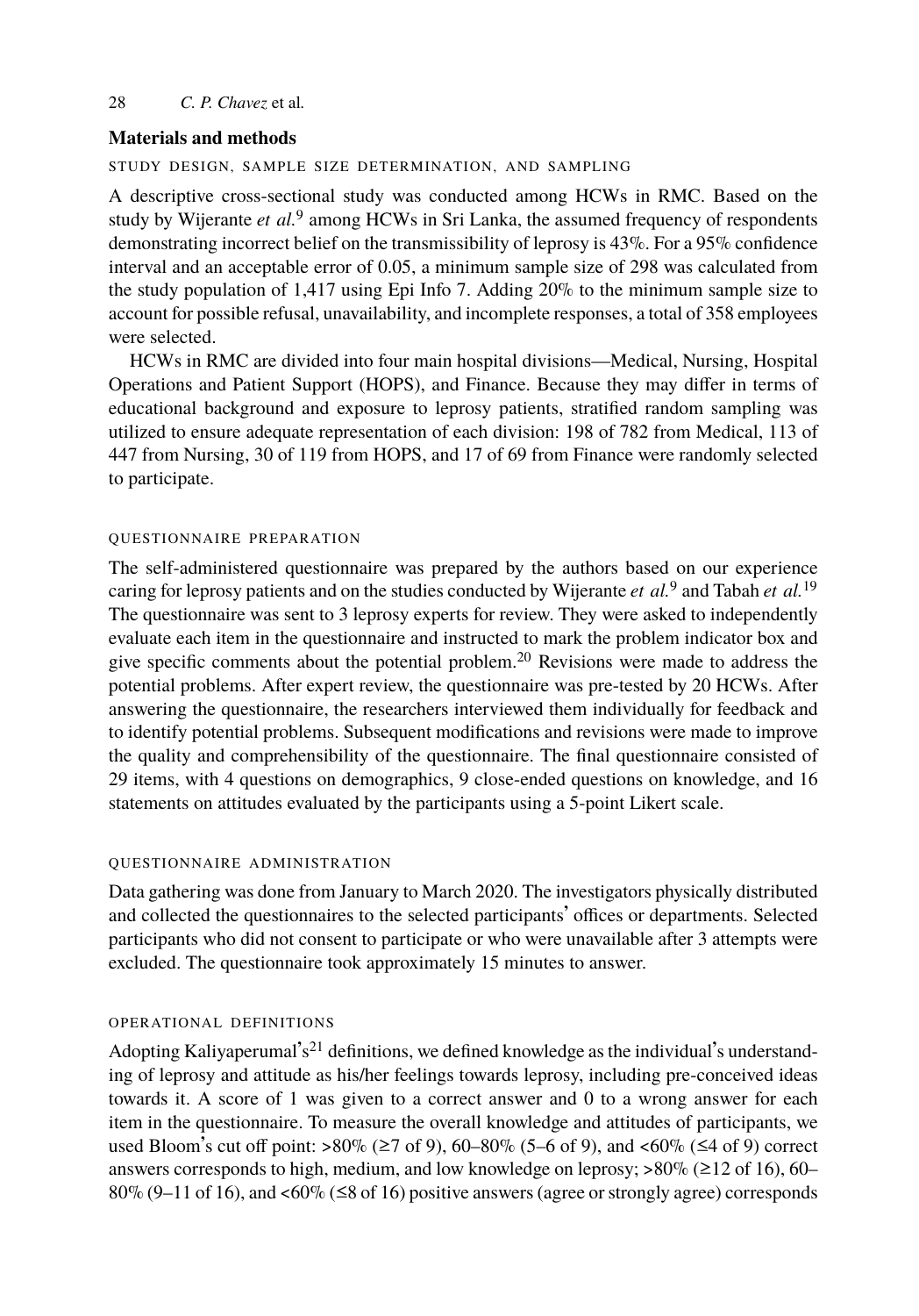|  |  |  |  | Leprosy knowledge of employees in a tertiary hospital in the Philippines | 29 |
|--|--|--|--|--------------------------------------------------------------------------|----|
|--|--|--|--|--------------------------------------------------------------------------|----|

<span id="page-3-0"></span>**Table 1.** Demographic characteristics of participants

|                                                | Mean $(\pm SD)$ or frequency $(\%)$<br>$n = 265$ |  |
|------------------------------------------------|--------------------------------------------------|--|
|                                                |                                                  |  |
| Age, in years                                  | $38 (\pm 11.14)$                                 |  |
| <b>Sex</b>                                     |                                                  |  |
| Female                                         | $172(65\%)$                                      |  |
| Male                                           | $90(34\%)$                                       |  |
| Did not specify                                | $3(1\%)$                                         |  |
| Division                                       |                                                  |  |
| Medical                                        | $152(57\%)$                                      |  |
| Nursing                                        | 84 (32%)                                         |  |
| <b>Hospital Operations and Patient Support</b> | $18(7\%)$                                        |  |
| Finance                                        | 11 $(4\%)$                                       |  |
| Encountered a person with leprosy              |                                                  |  |
| Yes                                            | $90(34\%)$                                       |  |
| No                                             | $175(66\%)$                                      |  |

to positive, intermediate/mixed, and negative attitudes on leprosy, respectively. Respondents who answered, 'no opinion' to  $\geq 50\%$  ( $\geq 8$  of 16) of the statements were reported as having 'mostly no opinion'.

#### DATA PROCESSING AND ANALYSIS

Data were entered and analyzed using Microsoft Excel. Data entry was checked for completeness and accuracy before analysis. Incomplete questionnaires, except for questions on demographic characteristics, were not included in the analysis. Descriptive statistics were used to describe the demographics and study variables.

# ETHIC[A](#page-3-0)L CONSIDERATIONS

This study was conducted in accordance with the Declaration of Helsinki and was approved by the RMC Institutional Review Board (2019-D-#26-RP-3.1). Participation in t[he](#page-5-0) study was voluntary and all participants signed an informed consent for[m](#page-6-0) before answering the questionnaire. To maintain anonymity, questionnaires were labelled only using pre-assigned numbers.

# **Results**

Table 1 shows the demographic characteristics of participants and Table 2 shows their knowledge and attitudes on leprosy according to division. Out of the 265 HCWs, 96 (36.2%) had high, 94 (35.5%) had medium, and 75 (28.3%) had low knowledge on leprosy. Table 3 shows their knowledge on the cause and transmission of leprosy and Table 4 shows their knowledge on clinical manifestations and treatment of leprosy.

In terms of attitudes, 165 (62.3%) had positive, 62 (23.4%) had intermediate, and 28 (10.6%) had negative attitude towards leprosy. Table 5 shows their attitudes toward patients with leprosy and Table 6 shows their attitudes toward self, if diagnosed with leprosy.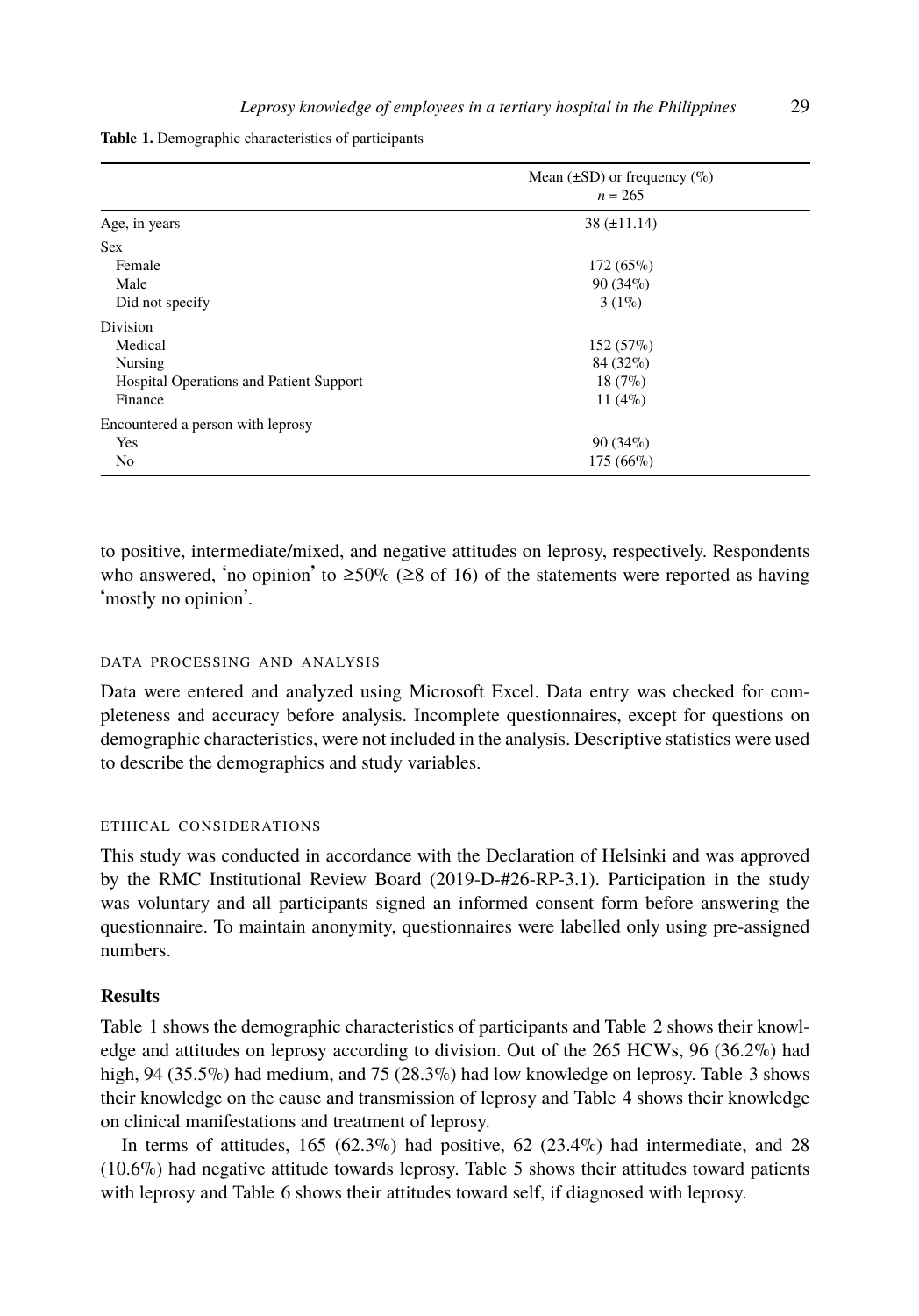Table 2. Knowledge and attitudes on leprosy according to division

|                                                  | Frequency $(\%$ ) |
|--------------------------------------------------|-------------------|
| Knowledge                                        |                   |
| <b>Medical Division</b>                          | $n = 152$         |
| High knowledge                                   | 61 $(40\%)$       |
| Medium knowledge                                 | 54 (36%)          |
| Low knowledge                                    | $37(24\%)$        |
| <b>Nursing Division</b>                          | $n = 84$          |
| High knowledge                                   | $32(38\%)$        |
| Medium knowledge                                 | 34 $(41\%)$       |
| Low knowledge                                    | $18(21\%)$        |
| Hospital Operations and Patient Support Division | $n=18$            |
| High knowledge                                   | $3(17\%)$         |
| Medium knowledge                                 | $4(22\%)$         |
| Low knowledge                                    | 11 $(61\%)$       |
| Finance                                          | $n = 11$          |
| Medium knowledge                                 | $2(18\%)$         |
| Low knowledge                                    | $9(82\%)$         |
| <b>Attitudes</b>                                 |                   |
| <b>Medical Division</b>                          | $n = 152$         |
| Positive attitude                                | $100(66\%)$       |
| Intermediate attitude                            | $33(22\%)$        |
| Negative attitude                                | $16(11\%)$        |
| Mostly no opinion                                | $3(2\%)$          |
| <b>Nursing Division</b>                          | $n = 84$          |
| Positive attitude                                | 56 (67%)          |
| Intermediate attitude                            | $22(26\%)$        |
| Negative attitude                                | $5(6\%)$          |
| Mostly no opinion                                | $1(1\%)$          |
| Hospital Operations and Patient Support Division | $n=18$            |
| Positive attitude                                | $8(44\%)$         |
| Intermediate attitude                            | $3(17\%)$         |
| Negative attitude                                | $4(22\%)$         |
| Mostly no opinion                                | $3(17\%)$         |
| Finance                                          | $n=11$            |
| Positive attitude                                | $1(9\%)$          |
| Intermediate attitude                            | $4(36\%)$         |
| Negative attitude                                | $3(27\%)$         |
| Mostly no opinion                                | 3(27%)            |

## **Discussion**

A majority of the HCWs in RMC had either high or medium overall knowledge on leprosy. Eighty-four percent knew that leprosy is caused by bacteria, 77% knew that brief interactions will not lead to transmission, and 93% knew that leprosy is curable. Our findings may in part be attributed to the stigma elimination campaigns that we conducted in our institution in partnership with the NLCP. In the past years, we conducted lectures, seminars and distributed information, education, and communication (IEC) materials about leprosy. We also conducted activities that allowed patients with leprosy to share their insights and experiences with HCWs.

Despite this, only 19% of our respondents correctly knew that leprosy is transmitted through inhalation. Instead, majority thought that it is transmitted through body fluids, secretions,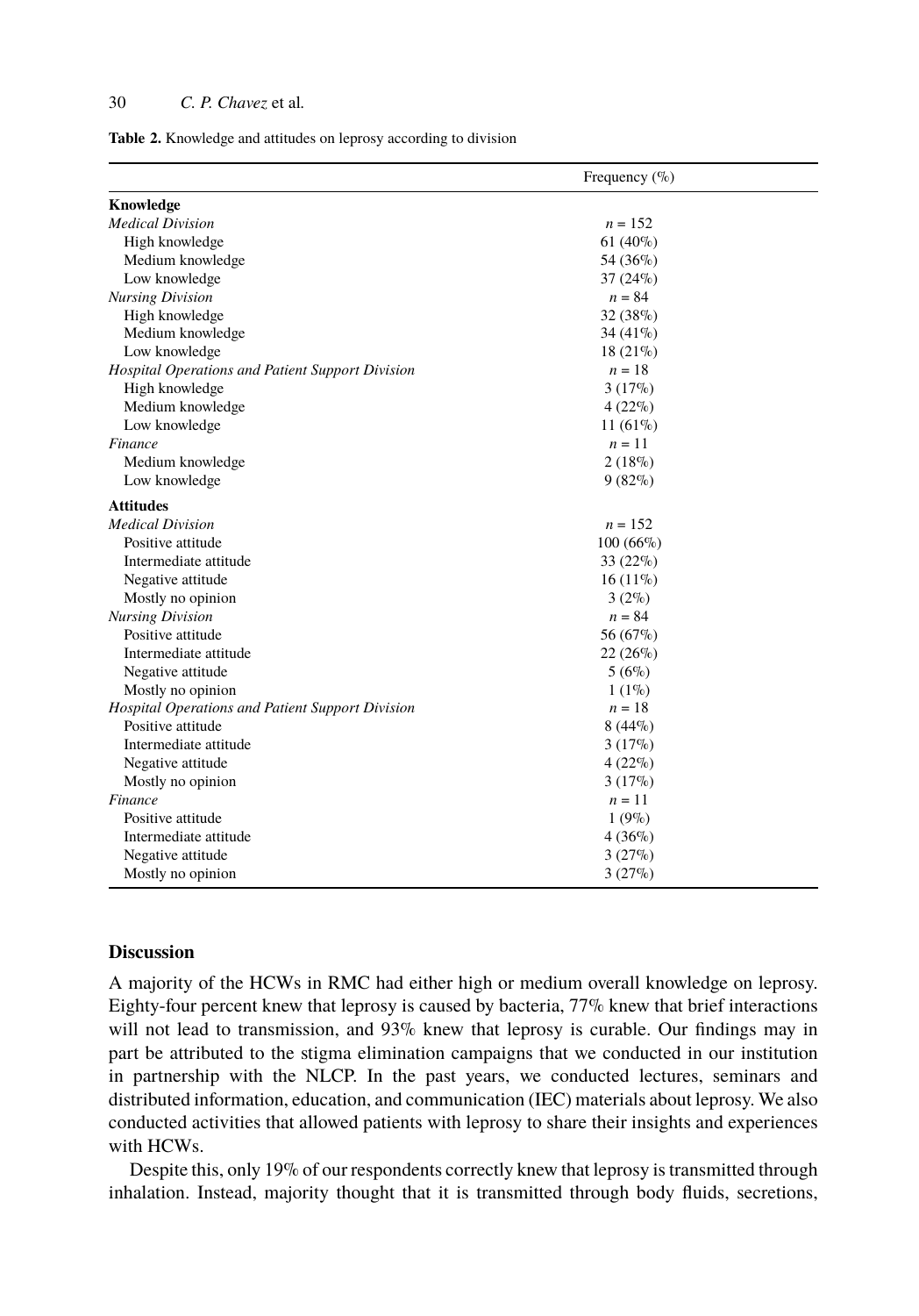<span id="page-5-0"></span>

|  |  |  |  |  |  |  | Table 3. Knowledge on cause and transmission of leprosy |  |  |
|--|--|--|--|--|--|--|---------------------------------------------------------|--|--|
|--|--|--|--|--|--|--|---------------------------------------------------------|--|--|

|                                                                                                                                    | Frequency $(\%$ ) |
|------------------------------------------------------------------------------------------------------------------------------------|-------------------|
| What causes leprosy?                                                                                                               |                   |
| <b>Bacteria</b>                                                                                                                    | 222 (83.8%)       |
| Genetic                                                                                                                            | $31(11.7\%)$      |
| Dirty environment                                                                                                                  | $26(9.8\%)$       |
| Poor hygiene                                                                                                                       | $22(8.3\%)$       |
| Food or water                                                                                                                      | $6(2.3\%)$        |
| Curse                                                                                                                              | $1(0.4\%)$        |
| I don't know                                                                                                                       | $12(4.5\%)$       |
| How is leprosy transmitted?                                                                                                        |                   |
| <b>Through inhalation</b>                                                                                                          | 49 $(18.5\%)$     |
| Through body fluids and secretions                                                                                                 | 140 (52.8%)       |
| Through open wounds                                                                                                                | 73 (27.5%)        |
| Through touch                                                                                                                      | $37(14.0\%)$      |
| Through food or water                                                                                                              | $5(1.9\%)$        |
| I don't know                                                                                                                       | $20(7.5\%)$       |
| Can you acquire leprosy by briefly interacting, such as shaking hands, with a patient with leprosy?                                |                   |
| No                                                                                                                                 | $203(76.6\%)$     |
| Yes                                                                                                                                | 38 (14.3%)        |
| I don't know                                                                                                                       | $24(9.1\%)$       |
| Can a patient with leprosy undergoing treatment transmit the disease?                                                              |                   |
| N <sub>0</sub>                                                                                                                     | $143(54.0\%)$     |
| Yes                                                                                                                                | $75(28.3\%)$      |
| I don't know                                                                                                                       | 47 (17.7%)        |
| Should a patient with leprosy undergoing treatment be isolated?                                                                    |                   |
| No.                                                                                                                                | $129(48.7\%)$     |
| Yes                                                                                                                                | $111(41.9\%)$     |
| I don't know                                                                                                                       | $25(9.4\%)$       |
| If a patient with leprosy has completed treatment but still has manifestations of the disease, can he/she transmit<br>the disease? |                   |
| N <sub>0</sub>                                                                                                                     | $129(48.7\%)$     |
| Yes                                                                                                                                | 78 (29.4%)        |
| I don't know                                                                                                                       | 58 (21.9%)        |

and open wounds. In addition, about half did not know that patients on treatment can no longer transmit the disease and do not need to be isolated, and that patients who have completed treatment but still exhibit manifestations of the disease can no longer transmit the disease.

Most of the HCWs in RMC had positive overall attitudes toward leprosy. More than 70% felt that it was okay to engage in casual interactions with a person with leprosy and that they should be allowed to join activities at work, church, and in the community. Sixty-three percent felt that it was okay to share their workplace with a person with leprosy. This is possibly because most of our respondents knew that brief interactions with patients do not lead to transmission. More than 90% would disclose their condition to family and friends and would seek medical care if they were diagnosed with leprosy.

Fewer respondents in our study had positive attitudes in terms of sharing their living space (60%) and marrying a person with leprosy (55%). Although 88% felt that their relationship will remain the same, only  $51\%$  felt that their sexual relationship will remain the same if they found out that their partner has leprosy. Notably, only 32% would use the same set of eating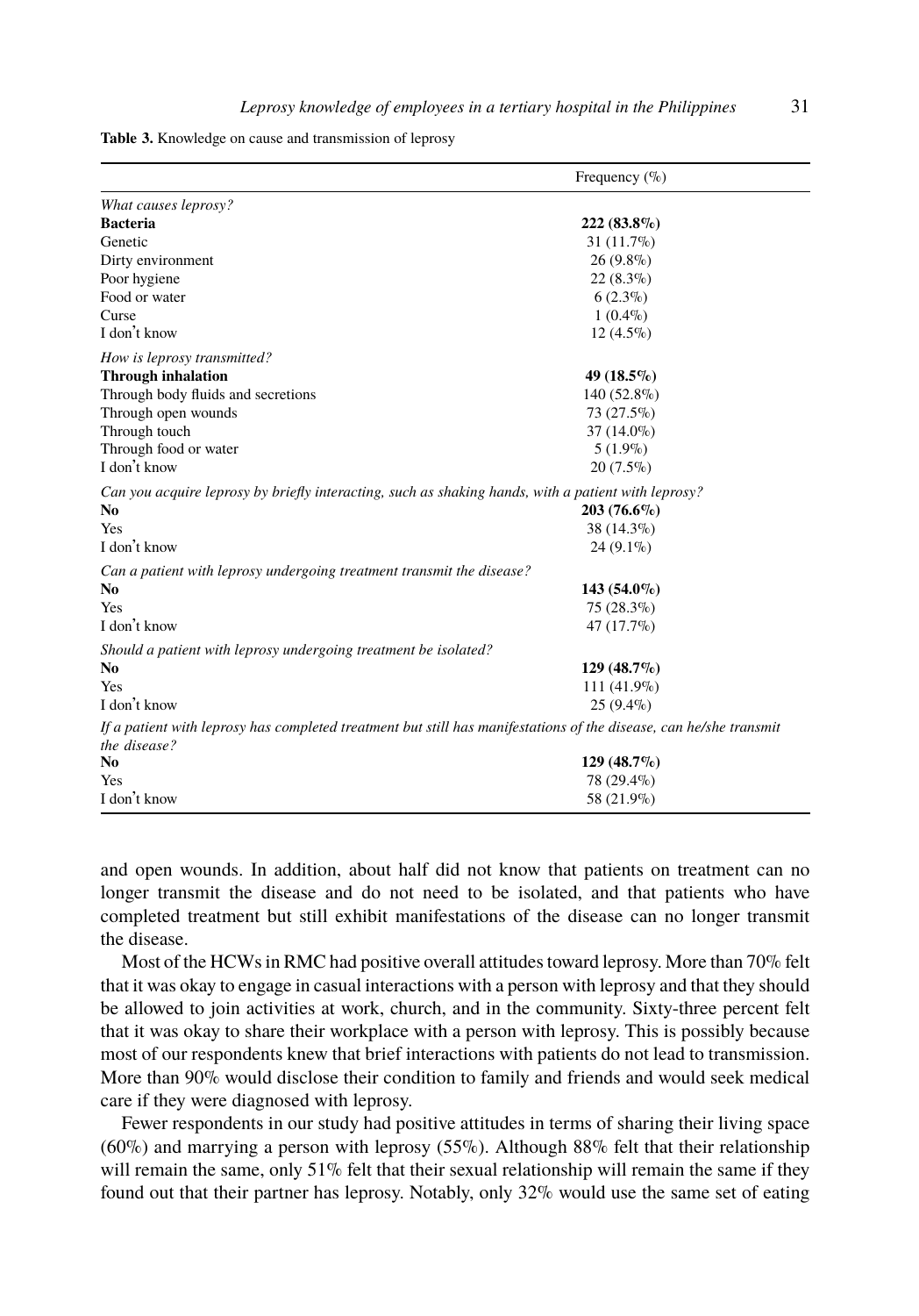<span id="page-6-0"></span>**Table 4.** Knowledge on clinical manifestations and treatment of leprosy

|                                                                      | Frequency $(\% )$ |
|----------------------------------------------------------------------|-------------------|
| Which part of the body is affected by leprosy?                       |                   |
| <b>Skin</b>                                                          | $243(91.7\%)$     |
| <b>Hands and feet</b>                                                | $127(47.9\%)$     |
| <b>Nerves</b>                                                        | $95(35.8\%)$      |
| <b>Eyes</b>                                                          | 59 $(22.3\%)$     |
| Lungs                                                                | $18(6.8\%)$       |
| <b>Bones</b>                                                         | $13(4.9\%)$       |
| Kidney                                                               | $12(4.5\%)$       |
| <b>Brain</b>                                                         | $11(4.2\%)$       |
| Liver                                                                | $3(1.1\%)$        |
| I don't know                                                         | $5(1.9\%)$        |
| Is leprosy curable?                                                  |                   |
| Yes                                                                  | $245(92.5\%)$     |
| No                                                                   | $7(2.6\%)$        |
| I don't know                                                         | $13(4.9\%)$       |
| Is treatment for leprosy available in Rizal Medical Center for free? |                   |
| Yes                                                                  | $172(64.9\%)$     |
| N <sub>0</sub>                                                       | $12(4.5\%)$       |
| I don't know                                                         | $81(30.6\%)$      |

utensils used by a person with leprosy. These negative attitudes concerning sexual relationship and sharing the same set of eating utensils with a person affected with leprosy are possibly because [mos](#page-11-8)t of our respondents thought that leprosy is transmitted through body fluids and secretio[n](#page-11-4)[s,](#page-11-13) which include semen, vaginal discharge, and saliva.

Our findings show that despite their adequate knowledge on leprosy, our respondents still had misconceptions and knowledge gaps. These are centered mainly on the mode of transmission and transmissibility of leprosy from a patient who is undergoing treatment or has completed treatment. These can lead to inappropriate fear [of](#page-11-7) transmission, which may be exemplified by our respondents' attitudes concerning sexual relationshi[ps](#page-11-10) [a](#page-11-14)nd sharing the same set of eating utensils with a p[ers](#page-11-7)on affected with leprosy. It may also lead to unnecessary precautions (such as double gloving, unnecessary quarantine) that are stigmatizing behaviors.<sup>15</sup> This fear of transmission is one of the main causes of the stigma associated with leprosy.7,22 Our future awareness campaigns should therefore address these misconceptions by emphasizing that leprosy is transmitted through inhalation and that patients who are on treatment can no longer transmit the disease.

Studies done in other countries showed that other HCWs had different beliefs and misconceptions on leprosy. Some associated leprosy with dirtiness,<sup>17</sup> while others believed that the disease spreads easily and can be transmitted through casual contact.<sup>9,23</sup> Other HCWs thought that the disease is incurable.<sup>17</sup> This highlights the importance of identifying locally relevant misconceptions and knowledge gaps to be able to design and implement more effective awareness programs.

#### **Strengths and limitations**

Although this is a single-center study, to our knowledge, this is the only study investigating the knowledge and attitudes on leprosy of HCWs in NCR, Philippines, in the last 15 years.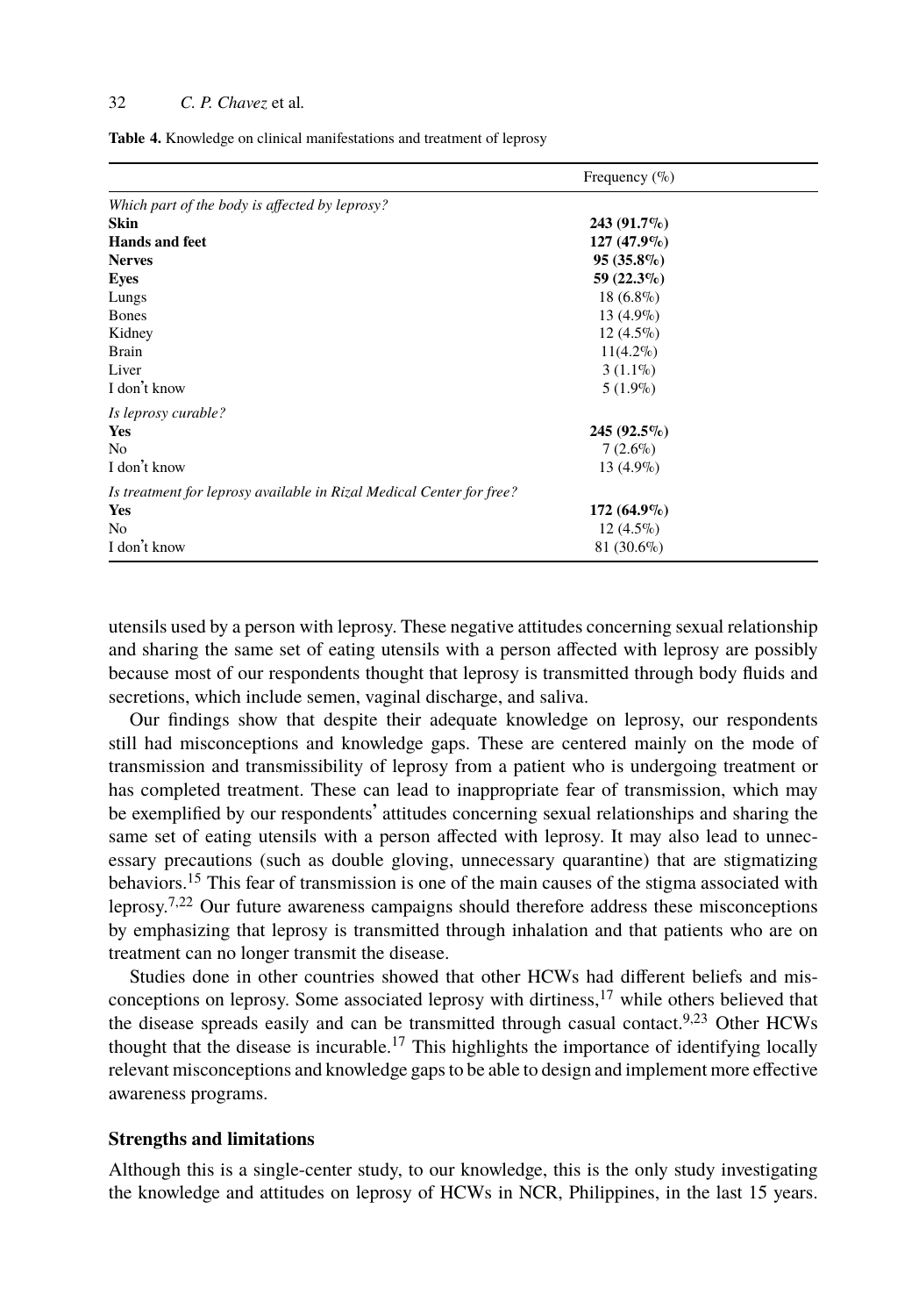**Table 5.** Attitudes toward persons with leprosy

| It is okay to shake hands with a person with leprosy.<br>74 (27.9%)<br>Strongly agree<br>$122(46.0\%)$<br>Agree<br>$24(9.1\%)$<br>No opinion |  |
|----------------------------------------------------------------------------------------------------------------------------------------------|--|
|                                                                                                                                              |  |
|                                                                                                                                              |  |
|                                                                                                                                              |  |
|                                                                                                                                              |  |
| $40(15.1\%)$<br>Disagree                                                                                                                     |  |
| $5(1.9\%)$<br>Strongly disagree                                                                                                              |  |
| It is okay to sit beside a person with leprosy.                                                                                              |  |
| $67(25.3\%)$<br>Strongly agree                                                                                                               |  |
| 136 (51.3%)<br>Agree                                                                                                                         |  |
| No opinion<br>$28(10.6\%)$                                                                                                                   |  |
| 28 (10.6%)<br>Disagree                                                                                                                       |  |
| $6(2.3\%)$<br>Strongly disagree                                                                                                              |  |
| A person with leprosy should be allowed to join activities at work, church and in the community like everyone else.                          |  |
| Strongly agree<br>93 (35.1%)                                                                                                                 |  |
| $117(44.2\%)$<br>Agree                                                                                                                       |  |
| $30(11.3\%)$<br>No opinion                                                                                                                   |  |
| $23(8.7\%)$<br>Disagree                                                                                                                      |  |
| Strongly disagree<br>$2(0.8\%)$                                                                                                              |  |
| A person with leprosy should be given the same employment opportunities as everyone else.                                                    |  |
| 103 (38.9%)<br>Strongly agree                                                                                                                |  |
| $112(42.3\%)$<br>Agree                                                                                                                       |  |
| $31(11.7\%)$<br>No opinion                                                                                                                   |  |
| $16(6.0\%)$<br>Disagree                                                                                                                      |  |
| Strongly disagree<br>$3(1.1\%)$                                                                                                              |  |
| If I know someone who probably has leprosy, I would encourage him/her to seek consultation.                                                  |  |
| Strongly agree<br>224 (84.5%)                                                                                                                |  |
| $37(14.0\%)$<br>Agree                                                                                                                        |  |
| No opinion<br>$3(1.1\%)$                                                                                                                     |  |
| $1(0.4\%)$<br>Disagree                                                                                                                       |  |
| $0(0.0\%)$<br>Strongly disagree                                                                                                              |  |
| It is okay to share my workplace with a person with leprosy.                                                                                 |  |
| Strongly agree<br>68 (25.7%)                                                                                                                 |  |
| 98 (37.0%)<br>Agree                                                                                                                          |  |
| 47 (17.7%)<br>No opinion                                                                                                                     |  |
| 44 (16.6%)<br>Disagree                                                                                                                       |  |
| $7(2.6\%)$<br>Strongly disagree                                                                                                              |  |
| It is okay to share my living space with a person with leprosy.                                                                              |  |
| Strongly agree<br>$62(23.4\%)$                                                                                                               |  |
| 97 (36.6%)<br>Agree                                                                                                                          |  |
| No opinion<br>41 $(15.5\%)$                                                                                                                  |  |
| 53 (20.0%)<br>Disagree                                                                                                                       |  |
| Strongly disagree<br>$11(4.2\%)$                                                                                                             |  |
| It is okay to use the same set of eating utensils used by a person with leprosy.                                                             |  |
| Strongly agree<br>37 (14.0%)                                                                                                                 |  |
| 48 (18.1%)<br>Agree                                                                                                                          |  |
| 45 (17.0%)<br>No opinion                                                                                                                     |  |
| Disagree<br>98 (37.0%)                                                                                                                       |  |
| 37 (14.0%)<br>Strongly disagree                                                                                                              |  |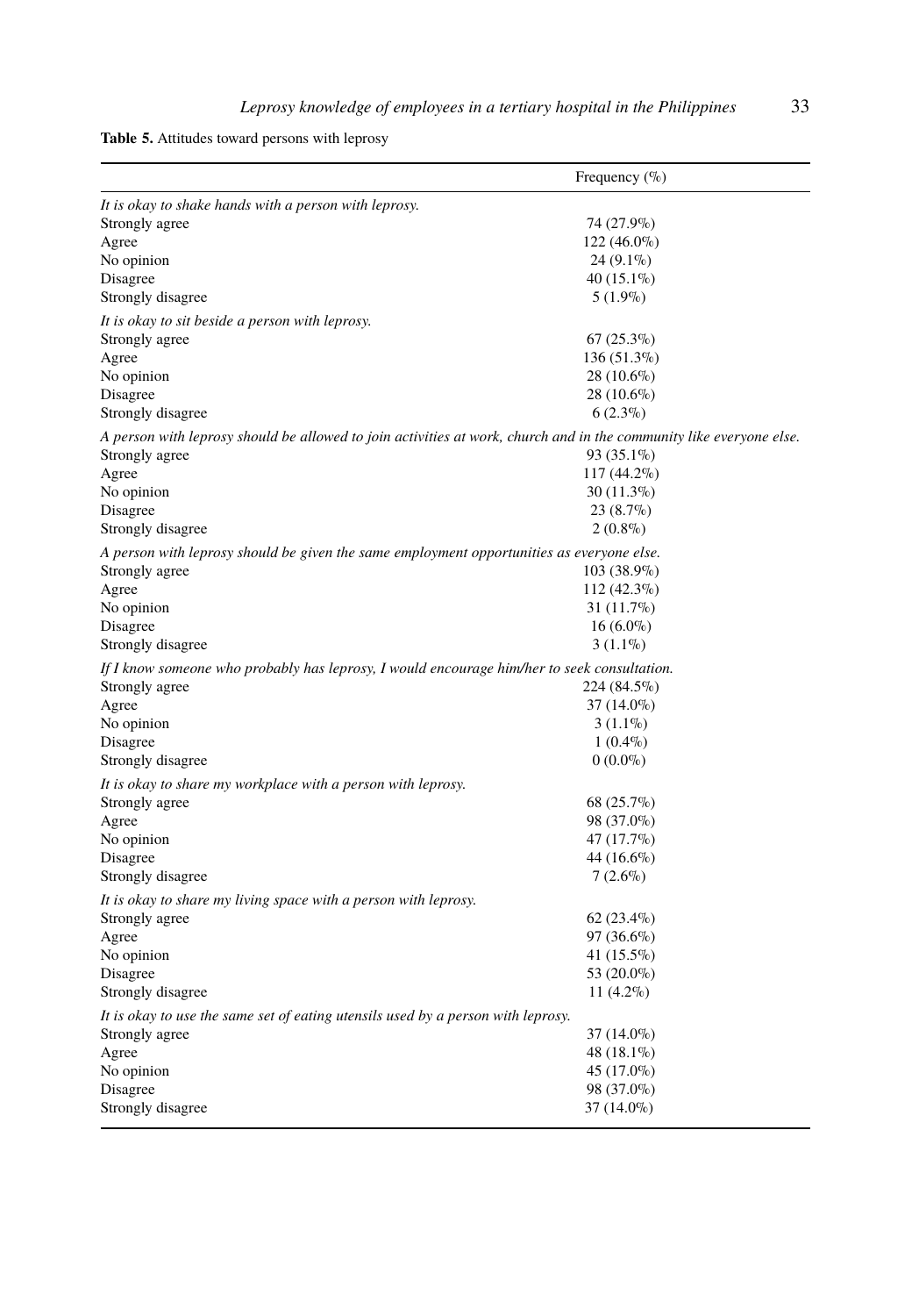#### **Table 5.** (Continued)

|                                                                                                                        | Frequency $(\%$ ) |  |
|------------------------------------------------------------------------------------------------------------------------|-------------------|--|
| It is okay for me to marry a person with leprosy.                                                                      |                   |  |
| Strongly agree                                                                                                         | $62(23.4\%)$      |  |
| Agree                                                                                                                  | $83(31.3\%)$      |  |
| No opinion                                                                                                             | $71(26.8\%)$      |  |
| Disagree                                                                                                               | 42 (15.8%)        |  |
| Strongly disagree                                                                                                      | $6(2.3\%)$        |  |
| If I found out that my partner (husband/wife/boyfriend/girlfriend) has leprosy, our relationship will remain the same. |                   |  |
| Strongly agree                                                                                                         | $147(55.5\%)$     |  |
| Agree                                                                                                                  | $85(32.1\%)$      |  |
| No opinion                                                                                                             | $21(7.9\%)$       |  |
| Disagree                                                                                                               | 11 $(4.2\%)$      |  |
| Strongly disagree                                                                                                      | $1(0.4\%)$        |  |
| If I found out that my husband/wife has leprosy, our sexual relationship will remain the same.                         |                   |  |
| Strongly agree                                                                                                         | $69(26.0\%)$      |  |
| Agree                                                                                                                  | $65(24.5\%)$      |  |
| No opinion                                                                                                             | 54 (20.4%)        |  |
| Disagree                                                                                                               | $67(25.3\%)$      |  |
| Strongly disagree                                                                                                      | $10(3.8\%)$       |  |

Therefore, it provides information on the drivers of stigma in our setting. Our study did not include practices since not all HCWs in RMC provide direct medical care to patients with leprosy. Because this is a descriptive cross-sectional study, we cannot investigate associations between variables; instead, we only hypothesized possible associations between knowledge and [atti](#page-11-8)tudes.

## **Recommendations**

To make the results more generalizable, we recommend that similar studies be done in different primary, secondary, and tertiary healthcare institutions in NCR. We recommend designing behavior change communication (BCC) strategy based on our findings. Previous efforts have been centered on information dissemination with most participants from the medical and nursing divisions; we therefore propose the intentional involvement of the non-clinical divisions as a stigmatizing encounter may occur at any point during a healthcare institution visit.<sup>15</sup> In our setting, we plan to involve the institution's working community, as well as people living with leprosy, in generating locally acceptable stigma reduction interventions and institutional policies during a community workshop. The generated interventions can then be implemented as a pilot study. Monitoring studies should be done to evaluate the effectiveness, longevity, and sustainability of this BCC strategy.

We recommend that further studies explore if demographic characteristics such as age, educational background, and years in practice affect the HCWs' knowledge, attitudes, and practices. It may also be of value to examine how cognizant HCWs are of potentially stigmatizing attitudes and practices, as well as how institutional policy can affect these. To gain more understanding of the stigma associated with leprosy, further studies should explore the perspectives of persons affected with leprosy and their families.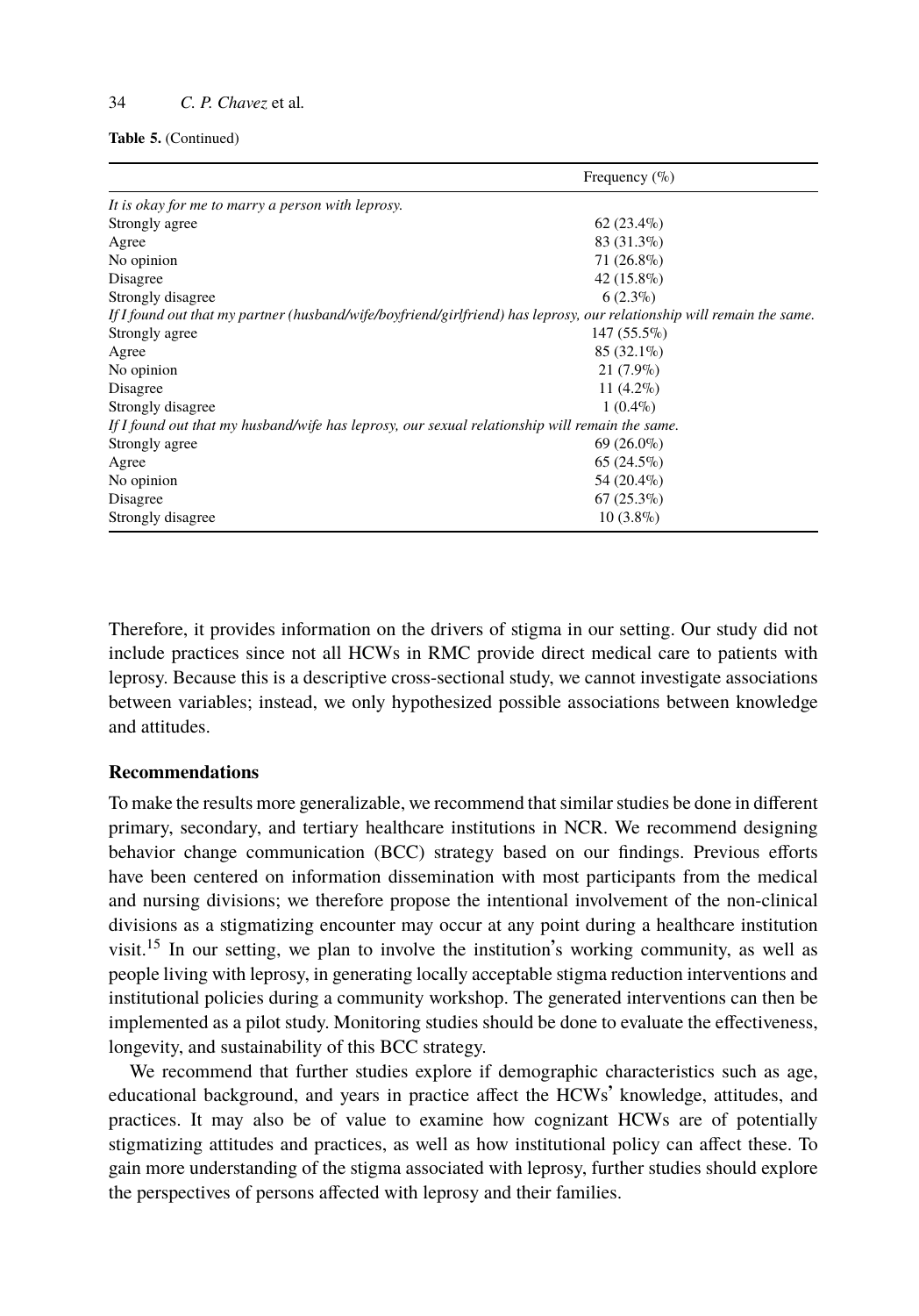**Table 6.** Attitudes toward self if diagnosed with leprosy

|                                                                                                                  | Frequency $(\%$ ) |
|------------------------------------------------------------------------------------------------------------------|-------------------|
| I would still have self-confidence even if I were diagnosed with leprosy.                                        |                   |
| Strongly agree                                                                                                   | 73 (27.5%)        |
| Agree                                                                                                            | $81(30.6\%)$      |
| No opinion                                                                                                       | 41 (15.5%)        |
| Disagree                                                                                                         | 59 (22.3%)        |
| Strongly disagree                                                                                                | $11(4.2\%)$       |
| I would tell my family and close friends if I were diagnosed with leprosy.                                       |                   |
| Strongly agree                                                                                                   | 208 (78.5%)       |
| Agree                                                                                                            | $35(13.2\%)$      |
| No opinion                                                                                                       | $5(1.9\%)$        |
| Disagree                                                                                                         | $16(6.0\%)$       |
| Strongly disagree                                                                                                | $0(0.0\%)$        |
| I would seek consult and undergo treatment if I were diagnosed with leprosy.                                     |                   |
| Strongly agree                                                                                                   | 237 (89.4%)       |
| Agree                                                                                                            | $26(9.8\%)$       |
| No opinion                                                                                                       | $2(0.8\%)$        |
| Disagree                                                                                                         | $0(0.0\%)$        |
| Strongly disagree                                                                                                | $0(0.0\%)$        |
| I would seek treatment at a health care institution near my place of residence if I were diagnosed with leprosy. |                   |
| Strongly agree                                                                                                   | 213 (80.4%)       |
| Agree                                                                                                            | 43 $(16.2\%)$     |
| No opinion                                                                                                       | $3(1.1\%)$        |
| Disagree                                                                                                         | $6(2.3\%)$        |
| No                                                                                                               | $0(0.0\%)$        |
| I would join leprosy awareness campaigns and support groups if I were diagnosed with leprosy.                    |                   |
| Strongly agree                                                                                                   | 188 (70.9%)       |
| Agree                                                                                                            | $61(23.0\%)$      |
| No opinion                                                                                                       | $12(4.5\%)$       |
| Disagree                                                                                                         | $3(1.1\%)$        |
| Strongly disagree                                                                                                | $1(0.4\%)$        |

# **Conclusion**

Our findings show that the majority of HCWs in RMC had either high or medium knowledge about leprosy and a positive attitude towards leprosy. However, we have identified misconceptions and knowledge gaps centered on the transmission and transmissibility of leprosy which should be addressed in our future leprosy awareness campaigns.

# **Ethical review**

This study was approved by the Rizal Medical Center Institutional Review Board (2019-D- #26-RP-3.1).

## **Conflict of interest**

AAV-T is the Head of the Philippine Dermatological Society Leprosy Subspecialty Core Group; is the Project Lead for Leprosy Clinical Practice Guidelines, a project of the Department of Health, International Leprosy Association and Cullion Foundation; and was previously employed for research work on leprosy funded by Novartis Foundation. MHPL was previously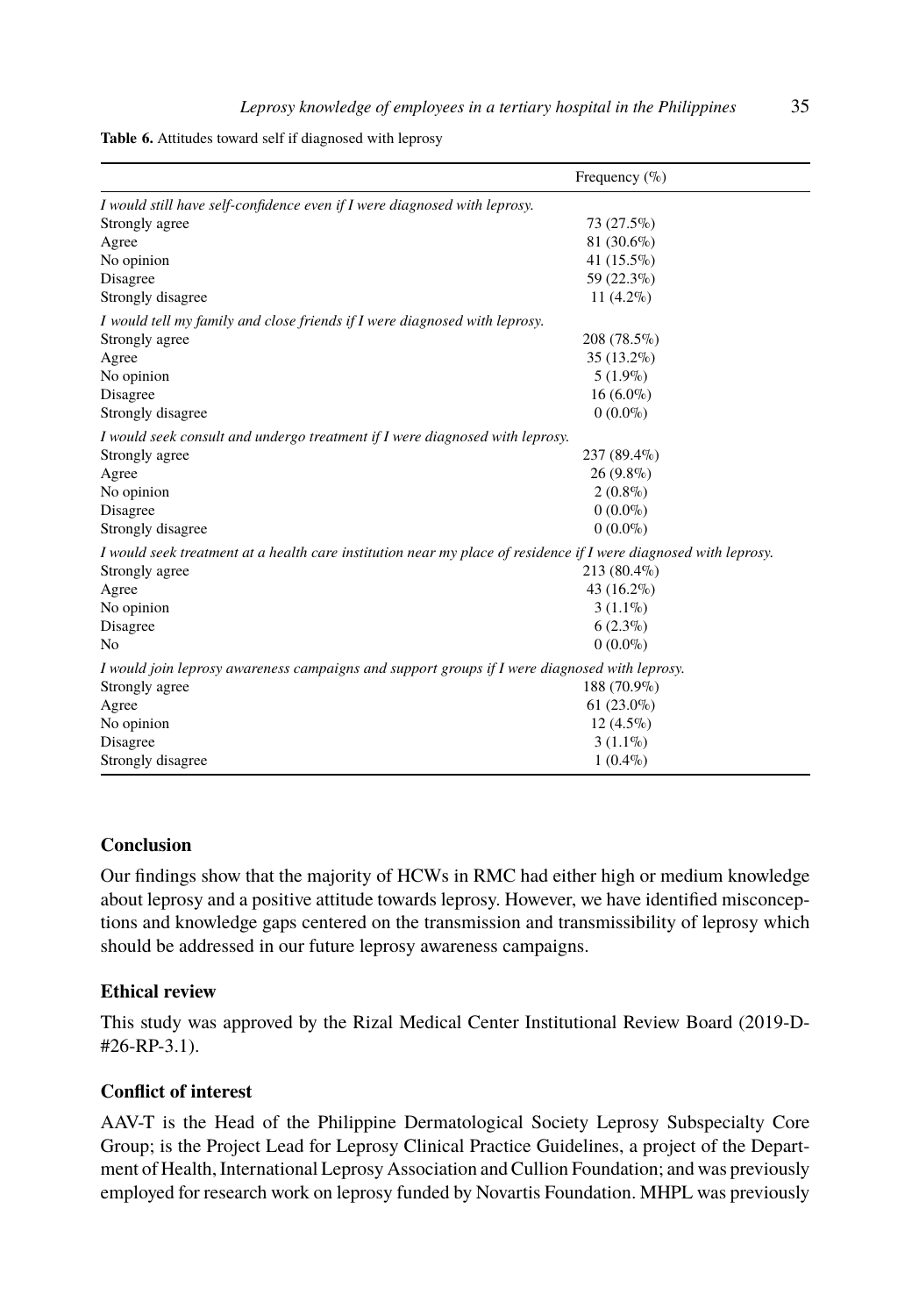employed for research work on leprosy funded by Novartis Foundation. CPC, CEdG and MJBT declare no conflict of interest.

# **Funding**

This research was funded by the National Leprosy Control Program sub-allotment fund (SAA 2019-06-2011). The funding agency had no role in the study design, data collection and analysis, decision to publish or preparation of the manuscript.

# **Author contributions**

CPC is the guarantor and was involved in the conceptualization, study design, formal analysis, writing the original draft, review and editing of the manuscript, supervision, and project administration.

MHPL was involved in the conceptualization, data collection, formal analysis, writing the original draft, and review and editing of the manuscript.

CEdG was involved in the conceptualization, data collection, provision of resources, writing the original draft, and review and editing of the manuscript.

MJBT was involved in the conceptualization, data collection, and review and editing of the manuscript.

AAV-T was involved in the conceptualization, review and editing of the manuscript, supervision, and funding acquisition.

# **Consent from participants**

All participants signed an informed consent form before answering the questionnaire.

# **Data availability**

<span id="page-10-0"></span>The datasets generated during the current study are available from the corresponding author on reasonable request.

## <span id="page-10-1"></span>**Acknowledgements**

<span id="page-10-3"></span><span id="page-10-2"></span>We would like to thank our leprosy experts, Dr. Francesca Gajete, Dr. Julie Mart Rubite, and Dr. Ma. Luisa Ab[ad-Venida, for their invaluable contribution i](https://www.who.int/publications/i/item/who-wer9536)n reviewing the questionnaire used in this study.

# <span id="page-10-4"></span>**References**

- <sup>1</sup> World Health Organiza[tion.](https://apps.who.int/iris/bitstream/handle/10665/250119/9789290225256-Eng.pdf;sequence=5) *[Global Leprosy Update, 2017: Reducing the Disease Burden Due to Leprosy](https://apps.who.int/iris/bitstream/handle/10665/250119/9789290225256-Eng.pdf;sequence=5)*[.](https://apps.who.int/iris/bitstream/handle/10665/250119/9789290225256-Eng.pdf;sequence=5) [Geneva,](https://apps.who.int/iris/bitstream/handle/10665/250119/9789290225256-Eng.pdf;sequence=5) Switzerland: 2018. [h](https://apps.who.int/iris/bitstream/handle/10665/250119/9789290225256-Eng.pdf;sequence=5)ttps://www.who.int/publications/i/item/who-wer9335.
- <sup>2</sup> World Health Organization. *Towards Zero Leprosy. Global Leprosy (Hansen*'*s Disease) Strategy 2021–2030*. New Delhi, India: 2021. https://www.who.int/publications/i/item/9789290228509.
- <sup>3</sup> World Health Organization. *Global Leprosy (Hansen Disease) Update, 2019: Time to Step-up Prevention Initiatives*. 2020. https://www.who.int/publications/i/item/who-wer9536.
- <sup>4</sup> Leonardo L, Hernandez L, Magturo TC *et al.* Current status of neglected tropical diseases (NTDs) in the Philippines. *Acta Trop*, 2020; **203**: 105284. doi:10.1016/j.actatropica.2019.105284.
- <sup>5</sup> Disease Prevention and Control Bureau Department of Health. *National Leprosy Control Program Updates*. Manila, Philippines: 2021.
- <sup>6</sup> World Health Organization. *Global Leprosy Strategy 2016–2020: Accelerating towards a Leprosy-Free World*. New Delhi, India: 2016. https://apps.who.int/iris/bitstream/handle/10665/250119/9789290225256-Eng.pdf;seq uence=5.